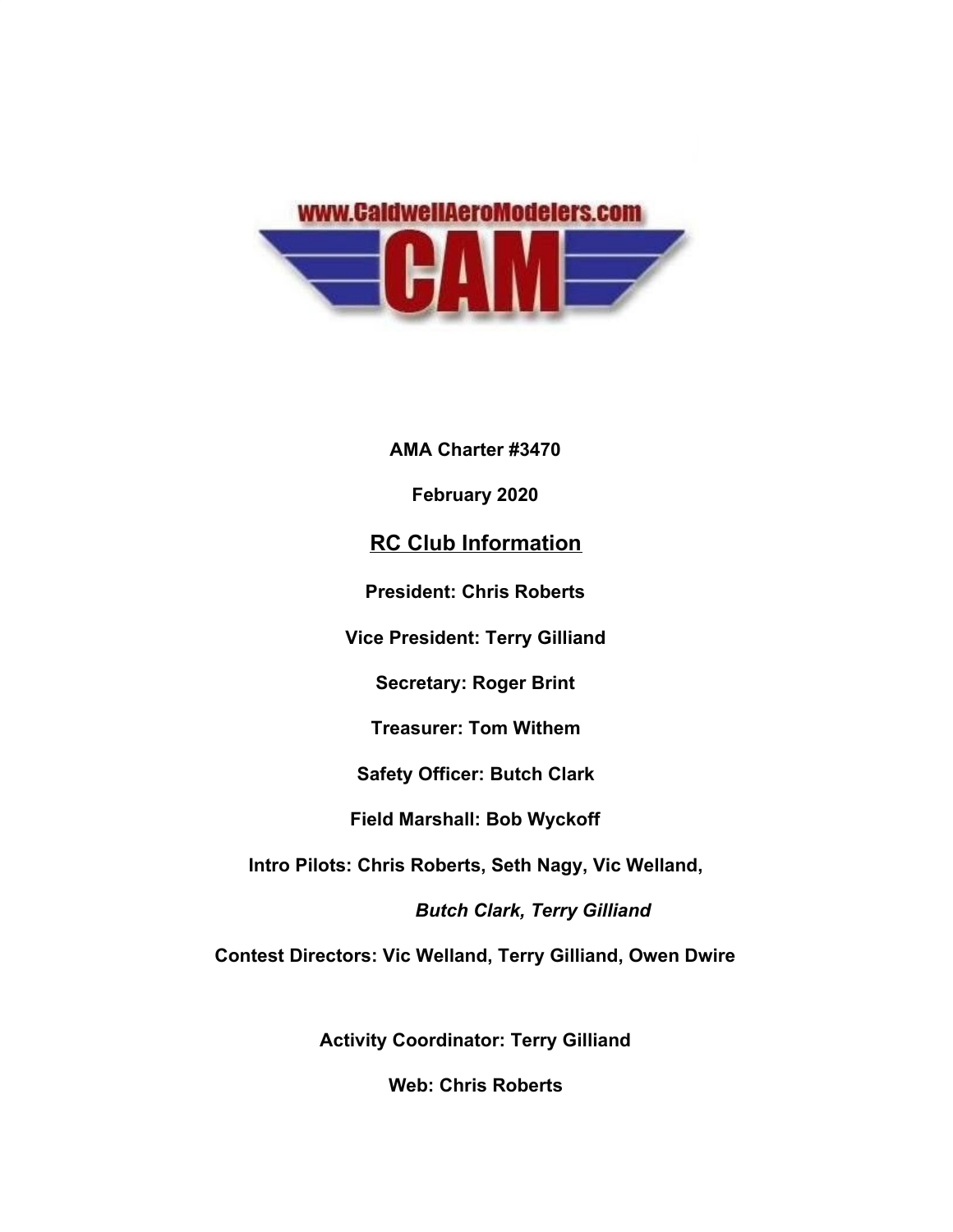## **Typical Meeting Agenda**

**Welcome**

**Approve Agenda**

**New member applications**

**Reports**

**Field Officer**

**Safety Officer**

**Intro Pilots report**

**Treasurer's report**

**Old Business**

**New Business**

**Auction / Show & Tell**

**Q & A**

# **January's Meeting Minutes**

**CAM January 2020 Meeting Notes:**

**Called to order at 7:00 pm**

 **No December minutes to be approved**

**New Members:**